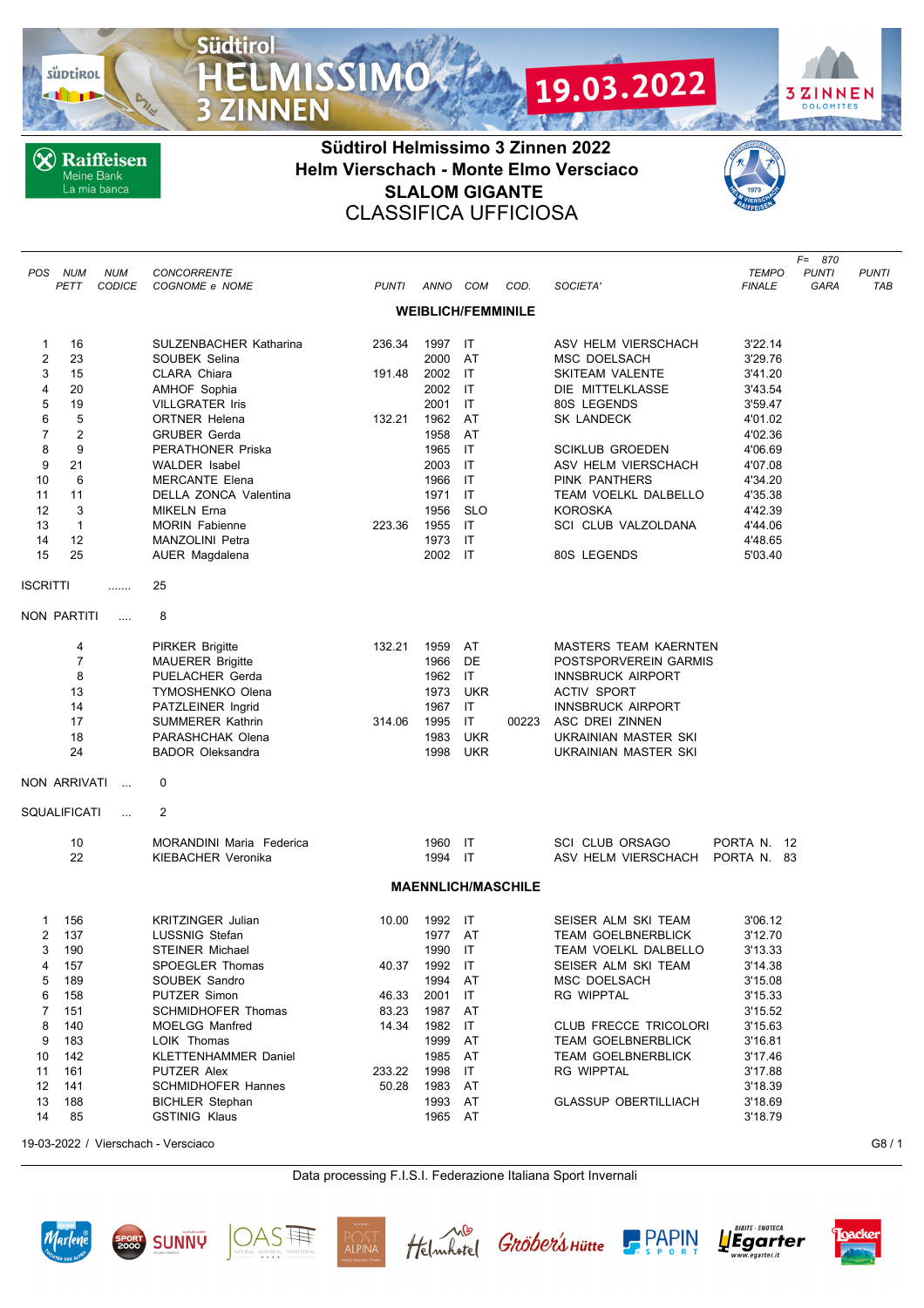|          | POS NUM    | <b>NUM</b>    | <b>CONCORRENTE</b>                                |              |                    |                              |       |                                                   | <b>TEMPO</b>       | $F = 870$<br>PUNTI | PUNTI   |
|----------|------------|---------------|---------------------------------------------------|--------------|--------------------|------------------------------|-------|---------------------------------------------------|--------------------|--------------------|---------|
|          | PETT       | <b>CODICE</b> | COGNOME e NOME                                    | <b>PUNTI</b> | ANNO COM           |                              | COD.  | SOCIETA'                                          | <b>FINALE</b>      | GARA               | TAB     |
| 15       | 177        |               | <b>TRENKER Lukas</b>                              |              | 1992               | ा                            |       | <b>HELMISSIMI</b>                                 | 3'20.04            |                    |         |
| 16       | 159        |               | <b>SUMMERER Manuel</b>                            | 137.69       | 1998               | IT                           |       | DIE MITTELKLASSE                                  | 3'21.41            |                    |         |
| 17       | 169        |               | <b>TINKHAUSER Hannes</b>                          |              | 1997 IT            |                              |       | <b>SKICLUB BRUNECK</b>                            | 3'23.48            |                    |         |
| 18       | 160        |               | <b>SKERK Matej</b>                                | 214.70       | 1992 IT            |                              | 01026 | SK DEVIN                                          | 3'25.08            |                    |         |
| 19<br>20 | 164<br>97  |               | <b>ALTENWEISL Patrick</b><br><b>STEGER Werner</b> | 90.15        | 1993<br>1969       | AT<br>IT                     |       | <b>GLASSUP OBERTILLIACH</b><br><b>ASV TAUFERS</b> | 3'25.31<br>3'25.89 |                    |         |
| 21       | 139        |               | <b>GASSER Robert</b>                              |              | 1979               | AT                           |       | <b>TEAM GOELBNERBLICK</b>                         | 3'26.87            |                    |         |
| 22       | 95         |               | <b>VOLGGER Hartmuth</b>                           | 19.89        | 1970 IT            |                              |       | <b>RG WIPPTAL</b>                                 | 3'26.96            |                    |         |
| 23       | 162        |               | <b>OBERKOFLER Armin</b>                           | 364.84       | 1993               | $\mathsf{I}\mathsf{T}$       |       | <b>HELMISSIMI</b>                                 | 3'27.38            |                    |         |
| 24       | 51         |               | <b>SCAGNOL Andrea</b>                             | 10.37        | 1960               | IT                           |       | VAL DI FIEMME SKITEAM                             | 3'28.30            |                    |         |
| 25       | 117        |               | <b>KOLLREIDER Manfred</b>                         |              | 1969               | AT                           |       | <b>MALEREI KOLLREIDER</b>                         | 3'28.89            |                    |         |
| 26       | 124        |               | <b>MOSSER Christian</b>                           |              | 1972 AT            |                              |       | <b>WERTSCHACH</b>                                 | 3'28.94            |                    |         |
| 27       | 165        |               | PFEIFHOFER Norbert                                |              | 1996               | IT                           |       | DIE MITTELKLASSE                                  | 3'29.13            |                    |         |
| 28<br>29 | 174<br>149 |               | <b>TASCHLER Stefan</b><br>SEIWALD Stefan          |              | 2001 IT<br>1982 IT |                              |       | APRES SKIERS<br>ASC GSIESERTAL                    | 3'30.99<br>3'31.33 |                    |         |
| 30       | 154        |               | <b>RAINER Philipp</b>                             |              | 1991 IT            |                              |       | <b>CLUB FRECCE TRICOLORI</b>                      | 3'32.15            |                    |         |
| 31       | 173        |               | <b>KOLLREIDER Michell</b>                         |              | 1996               | AT                           |       | MALEREI KOLLREIDER                                | 3'35.04            |                    |         |
| 32       | 143        |               | <b>KAHN Benedikt</b>                              |              | 1983               | IT                           |       | ASC GSIESERTAL                                    | 3'35.21            |                    |         |
| 33       | 91         |               | <b>EGARTER Reinhold</b>                           |              | 1963 IT            |                              |       | <b>TEAM KRONPLATZ</b>                             | 3'35.53            |                    |         |
| 34       | 56         |               | <b>RIEDER Bernhard</b>                            | 59.79        | 1961               | $\mathsf{I}\mathsf{T}$       |       |                                                   | 3'35.55            |                    |         |
| 35       | 127        |               | RIBITSCH Igor                                     |              | 1972 AT            |                              |       | <b>TEAM GOELBNERBLICK</b>                         | 3'35.68            |                    |         |
| 36       | 52         |               | <b>EISENDLE Alfred</b>                            | 21.02        | 1960               | IT                           |       | <b>RG WIPPTAL</b>                                 | 3'35.97            |                    |         |
| 37       | 167        |               | <b>SCHWARZENBACHER Lukas</b>                      |              | 1997               | AT                           |       | MSC DOELSACH                                      | 3'35.98            |                    |         |
| 38       | 175        |               | <b>REBECHI Dennis</b>                             |              | 1992 IT<br>1996    | $\mathsf{I}\mathsf{T}$       |       | ASV HELM VIERSCHACH<br><b>APRES SKIERS</b>        | 3'36.40            |                    |         |
| 39<br>40 | 181<br>49  |               | <b>FAUSTER Georg</b><br>HOLZER Anton              |              | 1955 IT            |                              |       | CLUB FRECCE TRICOLORI                             | 3'36.47<br>3'36.75 |                    |         |
| 41       | 123        |               | <b>KNAPP Alexander</b>                            | 102.66       | 1974               | - IT                         |       | <b>SKICLUB BRUNECK</b>                            | 3'37.47            |                    |         |
| 42       | 83         |               | <b>TASCHLER</b> Josef                             |              | 1962 IT            |                              | 00682 | ASV PRAGS                                         | 3'38.41            |                    |         |
| 43       | 148        |               | <b>LAMP</b> Anton                                 |              | 1982 IT            |                              |       | ASC GSIESERTAL                                    | 3'38.99            |                    |         |
| 44       | 54         |               | <b>RIEDER Guenther</b>                            | 29.68        | 1960 IT            |                              |       |                                                   | 3'39.03            |                    |         |
| 45       | 110        |               | <b>AMHOF Stefan</b>                               |              | 1967 IT            |                              | 00223 | ASC DREI ZINNEN                                   | 3'39.05            |                    |         |
| 46       | 102        |               | PISCANEC Corrado                                  | 347.83       | 1968               | $\mathsf{I}$                 |       | TEAM VOELKL DALBELLO                              | 3'39.25            |                    |         |
| 47       | 53         |               | <b>LERCHNER Martin</b>                            | 24.00        | 1959 IT            |                              |       | TEAM VOELKL DALBELLO                              | 3'39.40            |                    |         |
| 48<br>49 | 92         |               | <b>RUNGGALDIER Stefan</b><br><b>PAGEL Henrick</b> |              | 1963<br>1994       | $\mathsf{I}\mathsf{T}$<br>IT |       | <b>SCIKLUB GROEDEN</b>                            | 3'39.49            |                    |         |
| 50       | 166<br>73  |               | <b>RITSCH Peter</b>                               | 71.85        | 1966               | IT                           |       | TEAM VOELKL DALBELLO                              | 3'39.54<br>3'39.90 |                    |         |
| 51       | 76         |               | <b>SCHMIDHOFER Josef</b>                          | 182.42       | 1962 AT            |                              |       |                                                   | 3'40.25            |                    |         |
| 52       | 96         |               | CLARA Nando                                       | 84.28        | 1969               | IT                           |       | SKITEAM VALENTE                                   | 3'41.30            |                    |         |
|          | 26         |               | <b>BERGER Franz</b>                               | 28.28        | 1948               | IT                           |       | <b>SKICLUB BRUNECK</b>                            | 3'41.30            |                    |         |
| 54       | 136        |               | <b>RAINER Tim</b>                                 |              | 1981 IT            |                              |       | PFANNHORN TEAM                                    | 3'41.90            |                    |         |
| 55       | 55         |               | ZOEGGELER Peter                                   | 42.52        | 1958               | IT                           | 00884 | ASV EPPAN SKI                                     | 3'42.74            |                    |         |
| 56       | 27         |               | RITSCH Paul Josef                                 | 84.10        | 1951               | $\mathsf{I}$                 |       | TEAM VOELKL DALBELLO                              | 3'43.68            |                    |         |
| 57<br>58 | 64<br>184  |               | PARTL Josef<br>REBECHI Daniel                     |              | 1961<br>1995 IT    | AT                           |       | <b>TEAM GOELBNERBLICK</b>                         | 3'43.79<br>3'43.89 |                    |         |
| 59       | 144        |               | <b>MUEHLMANN Reinhard</b>                         |              | 1983 IT            |                              |       | FEUERWEHR WINNEBACH                               | 3'44.78            |                    |         |
| 60       | 86         |               | <b>BAUR Alfred</b>                                |              | 1965 IT            |                              |       | ASV NIEDERDORF                                    | 3'44.80            |                    |         |
| 61       | 108        |               | <b>WALDER Hermann</b>                             |              | 1971 IT            |                              |       | PFANNHORN TEAM                                    | 3'45.15            |                    |         |
| 62       | 180        |               | KOLLREIDER Mario                                  |              | 1992 AT            |                              |       | MALEREI KOLLREIDER                                | 3'45.39            |                    |         |
| 63       | 75         |               | GIOVANNINI Antonio                                | 182.40       | 1966 IT            |                              |       | SCI CLUB CORTINA                                  | 3'45.69            |                    |         |
| 64       | 178        |               | <b>BERGMANN Hannes</b>                            |              | 1994               | IT                           |       | FEUERWEHR WINNEBACH                               | 3'45.71            |                    |         |
| 65       | 153        |               | SIEBERT Stefan                                    |              | 1990 AT            |                              |       |                                                   | 3'45.96            |                    |         |
| 66       | 78         |               | LECHNER Johann                                    |              | 1963               | $\mathsf{I}$                 |       | ASV HELM VIERSCHACH                               | 3'46.74            |                    |         |
| 67<br>68 | 130<br>150 |               | GIETL Walter<br><b>KRALER Harald</b>              |              | 1972 AT<br>1982 IT |                              |       | PFANNHORN TEAM                                    | 3'47.38<br>3'48.27 |                    |         |
| 69       | 115        |               | <b>EPPACHER Friedrich</b>                         |              | 1968 IT            |                              | 03606 | ASV REIN                                          | 3'48.91            |                    |         |
| 70       | 84         |               | <b>RECEK Leopold</b>                              |              | 1964               | <b>SLO</b>                   |       |                                                   | 3'49.95            |                    |         |
| 71       | 90         |               | KOZELJ Andrej                                     |              | 1963 SLO           |                              |       | SK KOMENDA                                        | 3'50.21            |                    |         |
| 72       | 112        |               | <b>SCHALLER Wolfgang</b>                          |              | 1970 IT            |                              |       | ASC GSIESERTAL                                    | 3'50.54            |                    |         |
| 73       | 179        |               | UNTERHOLZNER David                                |              | 1996               | - IT                         |       | FEUERWEHR WINNEBACH                               | 3'50.58            |                    |         |
| 74       | 66         |               | LANZ Konrad                                       |              | 1959               | $\mathsf{I}$                 |       | PFANNHORN TEAM                                    | 3'51.12            |                    |         |
| 75       | 94         |               | <b>GRUBER Franz</b>                               |              | 1963 AT            |                              |       |                                                   | 3'52.15            |                    |         |
| 76<br>77 | 88<br>99   |               | <b>STOLL Markus</b><br>PUTZER Josef               | 126.11       | 1965 IT<br>1967 IT |                              |       | ASV TAISTEN<br>RG WIPPTAL                         | 3'53.11<br>3'53.51 |                    |         |
| 78       | 81         |               | <b>WALDER Karl</b>                                |              | 1964 IT            |                              |       | ASV HELM VIERSCHACH                               | 3'54.10            |                    |         |
| 79       | 33         |               | <b>PERATHONER Peter</b>                           | 202.88       | 1949 IT            |                              |       | <b>SCIKLUB GROEDEN</b>                            | 3'54.51            |                    |         |
| 80       | 98         |               | <b>TAUCER Giulio</b>                              | 107.18       | 1970 IT            |                              | 02664 | PORSCHE SCI CL.                                   | 3'56.15            |                    |         |
| 81       | 133        |               | SPARBER Karl                                      |              | 1974 IT            |                              |       | RG WIPPTAL                                        | 3'56.52            |                    |         |
| 82       | 62         |               | ZURBI Branko                                      |              | 1960               | <b>SLO</b>                   |       | SK KOMENDA                                        | 3'56.74            |                    |         |
|          |            |               | 19-03-2022 / Vierschach - Versciaco               |              |                    |                              |       |                                                   |                    |                    | G8 $/2$ |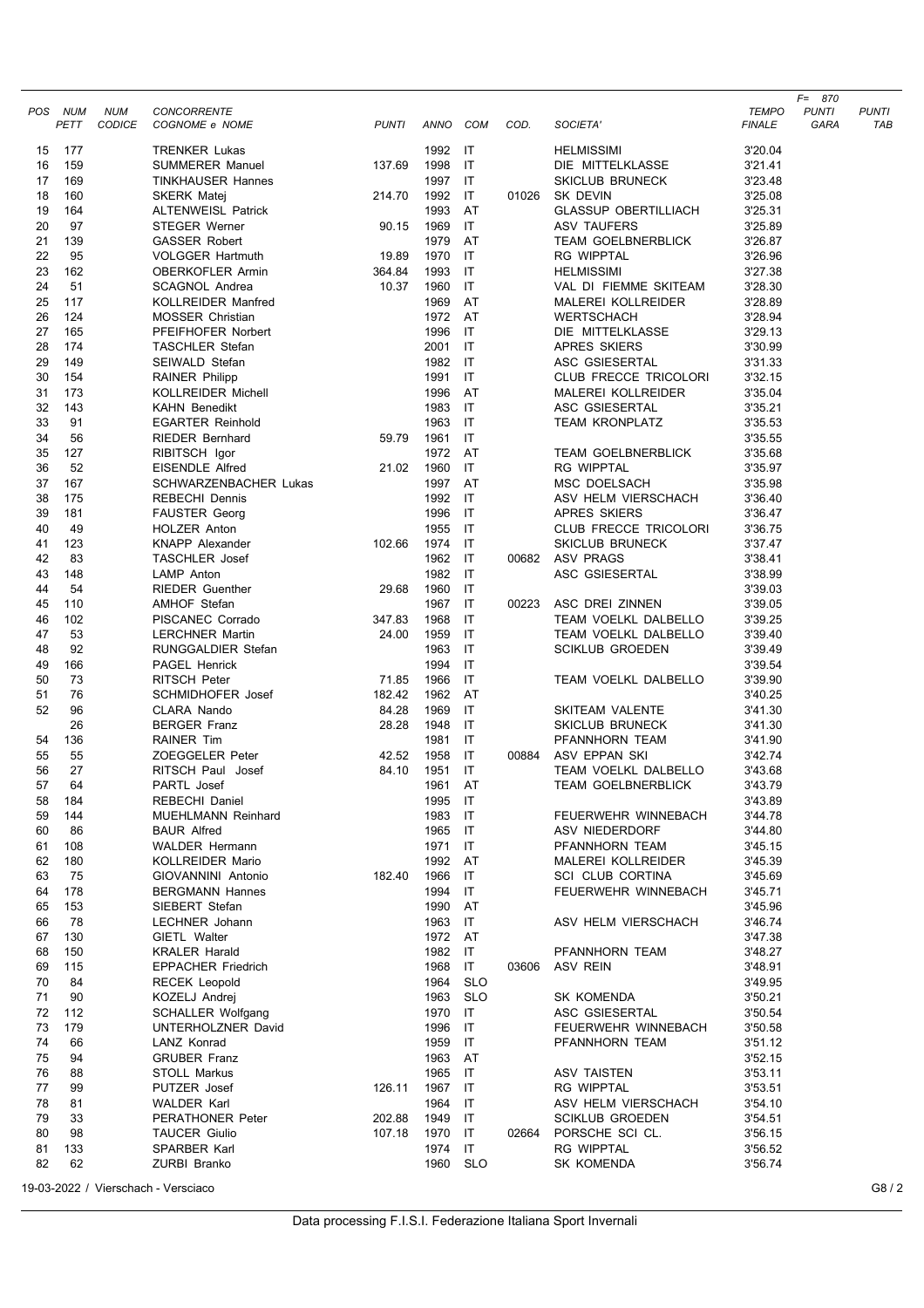|            |             |                             |                                          |              |                    |            |       |                                                       |                               | $F = 870$            |                     |
|------------|-------------|-----------------------------|------------------------------------------|--------------|--------------------|------------|-------|-------------------------------------------------------|-------------------------------|----------------------|---------------------|
| POS.       | NUM<br>PETT | <b>NUM</b><br><b>CODICE</b> | <b>CONCORRENTE</b><br>COGNOME e NOME     | <b>PUNTI</b> | ANNO               | COM        | COD.  | SOCIETA'                                              | <b>TEMPO</b><br><b>FINALE</b> | <b>PUNTI</b><br>GARA | <b>PUNTI</b><br>TAB |
|            |             |                             |                                          |              |                    |            |       |                                                       |                               |                      |                     |
| 83         | 105         |                             | KOLLREIDER Josef                         |              | 1967               | AT         |       | <b>MALEREI KOLLREIDER</b>                             | 3'56.93                       |                      |                     |
| 84         | 138         |                             | <b>WALDER Markus</b>                     |              | 1980               | IT         |       | PFANNHORN TEAM                                        | 3'57.00                       |                      |                     |
| 85         | 74          |                             | <b>GREGGIO Antonio</b>                   | 180.46       | 1963               | IT         |       | VALBELLUNA FREESKI                                    | 3'58.71                       |                      |                     |
| 86         | 104         |                             | <b>KURZEJA Michal</b>                    |              | 1971               | PL         |       | CKS PIAST CIESZYN                                     | 3'59.08                       |                      |                     |
| 87         | 106         |                             | <b>ORESNIK Darian</b>                    |              | 1967               | <b>SLO</b> |       | <b>KOROSKA</b>                                        | 3'59.16                       |                      |                     |
| 88         | 163         |                             | <b>WATSCHINGER Rene</b>                  |              | 1999               | IT         |       | FEUERWEHR WINNEBACH                                   | 4'01.29                       |                      |                     |
| 89         | 44          |                             | <b>KRAUTGASSER Rudi</b>                  |              | 1956               | IT         |       | CLUB FRECCE TRICOLORI                                 | 4'01.34                       |                      |                     |
| 90         | 60          |                             | <b>OBERLECHNER Erich</b>                 | 292.74       | 1960               | IT         |       | <b>SKICLUB BRUNECK</b>                                | 4'01.77                       |                      |                     |
| 91         | 176         |                             | <b>REITER Alexander</b>                  |              | 1997               | AT         |       |                                                       | 4'04.51                       |                      |                     |
| 92         | 155         |                             | <b>INNERKOFLER Daniel</b>                |              | 1990               | IT         |       | <b>GUSTO ALPIN</b>                                    | 4'04.64                       |                      |                     |
| 93         | 77          |                             | RONCALI Daniele                          | 272.98       | 1963               | IT         |       | <b>SCI CLUB CORTINA</b>                               | 4'05.38                       |                      |                     |
| 94         | 116         |                             | <b>KOTNIK Marijan</b>                    |              | 1967               | <b>SLO</b> |       | <b>KOROSKA</b>                                        | 4'05.88                       |                      |                     |
|            | 46          |                             | STREHOVEC Franc                          |              | 1953               | <b>SLO</b> |       | SK KOMENDA                                            | 4'05.88                       |                      |                     |
| 96         | 29          |                             | <b>KRITZINGER Michael</b>                | 152.22       | 1942               | IT         |       | SEISER ALM SKI TEAM                                   | 4'06.10                       |                      |                     |
| 97         | 32          |                             | <b>KAMMERER Albert</b>                   | 201.36       | 1946               | IT         |       | <b>SKICLUB BRUNECK</b>                                | 4'06.28                       |                      |                     |
| 98<br>99   | 47<br>31    |                             | <b>RITSCH Guenther</b>                   | 185.44       | 1955 IT            | IT         |       | TEAM VOELKL DALBELLO                                  | 4'06.58                       |                      |                     |
| 100        | 109         |                             | <b>BACCHELLI Fulvio</b>                  |              | 1951<br>1967       | <b>CH</b>  |       | SCI CLUB 18<br><b>TSG HEMISHOFEN</b>                  | 4'07.42                       |                      |                     |
| 101        | 68          |                             | LEIBACHER Peter                          |              | 1958               | <b>SLO</b> |       |                                                       | 4'07.67<br>4'08.14            |                      |                     |
| 102        | 59          |                             | HADZIC Hilmija<br><b>CURTOLO Carmelo</b> | 275.34       | 1959               | IT         |       | SCI CAI CONEGLIANO                                    | 4'08.40                       |                      |                     |
| 103        | 61          |                             | DE FAVERI Italo                          | 373.30       | 1960               | IT         |       | <b>SCI CLUB CRISTALLO</b>                             | 4'12.35                       |                      |                     |
| 104        | 41          |                             | FILE Reinhard                            |              | 1953               | AT         |       | SK FLIESS                                             | 4'12.50                       |                      |                     |
| 105        | 152         |                             | <b>SEIBERT Daniel</b>                    |              | 1987               | DE         |       | SKI LOEWEN                                            | 4'12.69                       |                      |                     |
| 106        | 80          |                             | PUELACHER Thomas                         |              | 1964               | IT         |       | <b>INNSBRUCK AIRPORT</b>                              | 4'14.11                       |                      |                     |
| 107        | 65          |                             | <b>KRONHOFER Rudolf</b>                  |              | 1958               | AT         |       | <b>TEAM GOELBNERBLICK</b>                             | 4'14.35                       |                      |                     |
| 108        | 28          |                             | DE ROCCO Nadir                           | 128.86       | 1946               | IT         |       | SCI CLUB VALZOLDANA                                   | 4'17.14                       |                      |                     |
| 109        | 71          |                             | STEINWANDTER Sebastian                   |              | 1959               | IT         |       | HAUS TASCHLER TOBLACH                                 | 4'17.69                       |                      |                     |
| 110        | 37          |                             | SULZENBACHER Willy                       |              | 1939               | IT         |       | CLUB FRECCE TRICOLORI                                 | 4'18.62                       |                      |                     |
| 111        | 58          |                             | NORBEDO Giorgio                          | 185.01       | 1960               | IT         | 01026 | SK DEVIN                                              | 4'18.78                       |                      |                     |
| 112        | 171         |                             | <b>KLETTENHAMMER Lukas</b>               |              | 2001               | IT         |       | DIE MITTELKLASSE                                      | 4'20.07                       |                      |                     |
| 113        | 186         |                             | PERNETTA Lucas                           |              | 1997               | IT         |       | ASV HELM VIERSCHACH                                   | 4'20.26                       |                      |                     |
| 114        | 35          |                             | SIESSL Johann                            | 329.95       | 1947               | IT         |       | <b>SKICLUB BRUNECK</b>                                | 4'21.58                       |                      |                     |
| 115        | 50          |                             | PROBULSKI Zbigniew                       |              | 1953               | PL         |       | <b>MAGURA</b>                                         | 4'23.70                       |                      |                     |
| 116        | 34          |                             | PAHL Hubert                              | 227.87       | 1947               | IT         |       | TEAM VOELKL DALBELLO                                  | 4'25.02                       |                      |                     |
| 117        | 168         |                             | <b>BACCICHETTO Tomaso</b>                |              | 2003               | IT         |       |                                                       | 4'26.36                       |                      |                     |
| 118        | 79          |                             | <b>BISOTTO Giuseppe</b>                  |              | 1965               | IT         |       | <b>SCI CLUB CORTINA</b>                               | 4'27.79                       |                      |                     |
| 119        | 89          |                             | NOVAK Marco                              |              | 1963               | IT         |       |                                                       | 4'28.26                       |                      |                     |
| 120        | 43          |                             | <b>LEIBACHER Kurt</b>                    |              | 1956               | CН         |       | <b>TSG HEMISHOFEN</b>                                 | 4'29.45                       |                      |                     |
| 121        | 93          |                             | <b>GRUSEMANN Stefan</b>                  |              | 1965               | DE         |       | POSTSPORVEREIN GARMIS                                 | 4'32.04                       |                      |                     |
| 122        | 82          |                             | <b>KOLLREIDER Raimund</b>                |              | 1964               | AT         |       | <b>MALEREI KOLLREIDER</b>                             | 4'32.58                       |                      |                     |
| 123        | 101         |                             | PARAVIA Davide                           | 256.79       | 1969               | IT         | 01026 | SK DEVIN                                              | 4'34.48                       |                      |                     |
| 124        | 87          |                             | EIDENBERGER Hermann Josef                |              | 1966               | IT         |       | FEUERWEHR WINNEBACH                                   | 4'37.19                       |                      |                     |
| 125        | 42          |                             | KIEBACHER Franz Josef                    |              | 1954               | IT         |       | ASV HELM VIERSCHACH                                   | 4'38.92                       |                      |                     |
| 126        | 119         |                             | ROZMAN Stanislav                         |              | 1969               | <b>SLO</b> |       |                                                       | 4'41.15                       |                      |                     |
| 127        | 69          |                             | <b>KLEINLERCHER Ludwig</b>               |              | 1957               | AT         |       | SPORTUNION HOPFGARTEN                                 | 4'44.17                       |                      |                     |
| 128        | 39          |                             | DYDOWICZ Alfred                          |              | 1950               | DE         |       |                                                       | 4'50.46                       |                      |                     |
| 129        | 170         |                             | <b>HOLZER Roland</b>                     |              | 2001               | IT         |       | 80S LEGENDS                                           | 4'51.60                       |                      |                     |
| 130        | 120         |                             | RIGATO Martino                           |              | 1969               | IT         |       |                                                       | 4'56.30                       |                      |                     |
| 131        | 45          |                             | <b>BERNARDI Ettore</b>                   |              | 1954 IT<br>1972 IT |            |       | <b>SCI CLUB CRISTALLO</b><br><b>INNSBRUCK AIRPORT</b> | 4'59.56                       |                      |                     |
| 132<br>133 | 132<br>114  |                             | <b>COLMAN Michele</b><br>PERNETTA Marco  |              | 1967 IT            |            |       | <b>INNSBRUCK AIRPORT</b>                              | 4'59.85                       |                      |                     |
| 134        | 187         |                             | <b>HAPPACHER Dominik</b>                 |              | 2000               | IT         |       | DIE MITTELKLASSE                                      | 5'01.36                       |                      |                     |
| 135        | 70          |                             | <b>KRATTER Ernesto</b>                   |              | 1961 IT            |            |       |                                                       | 5'19.44<br>5'19.76            |                      |                     |
| 136        | 185         |                             | <b>BERGER Julian</b>                     |              | 2001 IT            |            |       | 80S LEGENDS                                           | 5'23.25                       |                      |                     |
|            |             |                             |                                          |              |                    |            |       |                                                       |                               |                      |                     |
| ISCRITTI   |             | .                           | 164                                      |              |                    |            |       |                                                       |                               |                      |                     |
|            | NON PARTITI | $\cdots$                    | 25                                       |              |                    |            |       |                                                       |                               |                      |                     |
|            | 30          |                             | <b>BERTELLE Adriano</b>                  | 173.13       | 1948               | ा          |       | SCI CLUB CROCE D'AUNE                                 |                               |                      |                     |
|            | 36          |                             | PANDINI Emilio                           | 399.17       | 1936 IT            |            |       | SCI CLUB CROCE D'AUNE                                 |                               |                      |                     |
|            | 38          |                             | <b>LENARDON Giorgio</b>                  |              | 1951 IT            |            |       | XXX OTTOBRE SCI CAI T                                 |                               |                      |                     |
|            | 40          |                             | GIACOMEL Tiziano                         | 142.49       | 1955               | IT         |       | SCI CLUB CROCE D'AUNE                                 |                               |                      |                     |
|            | 48          |                             | <b>SMETANA Marek</b>                     |              | 1954               | PL         |       | <b>MAGURA</b>                                         |                               |                      |                     |
|            | 63          |                             | <b>LEBAN Marco</b>                       |              | 1957 SLO           |            |       | S.K. SNEZNIK                                          |                               |                      |                     |
|            | 67          |                             | DE LORENZI Mario                         |              | 1960               | IT         |       |                                                       |                               |                      |                     |
|            | 72          |                             | HOFER Johann                             |              | 1959               | IT         |       | SKI CLUB AHRNTAL                                      |                               |                      |                     |
|            | 100         |                             | <b>VOLGGER Martin</b>                    | 254.97       | 1968               | IT         |       | ASV RIDNAUN                                           |                               |                      |                     |
|            |             |                             | 19-03-2022 / Vierschach - Versciaco      |              |                    |            |       |                                                       |                               |                      | G8/3                |